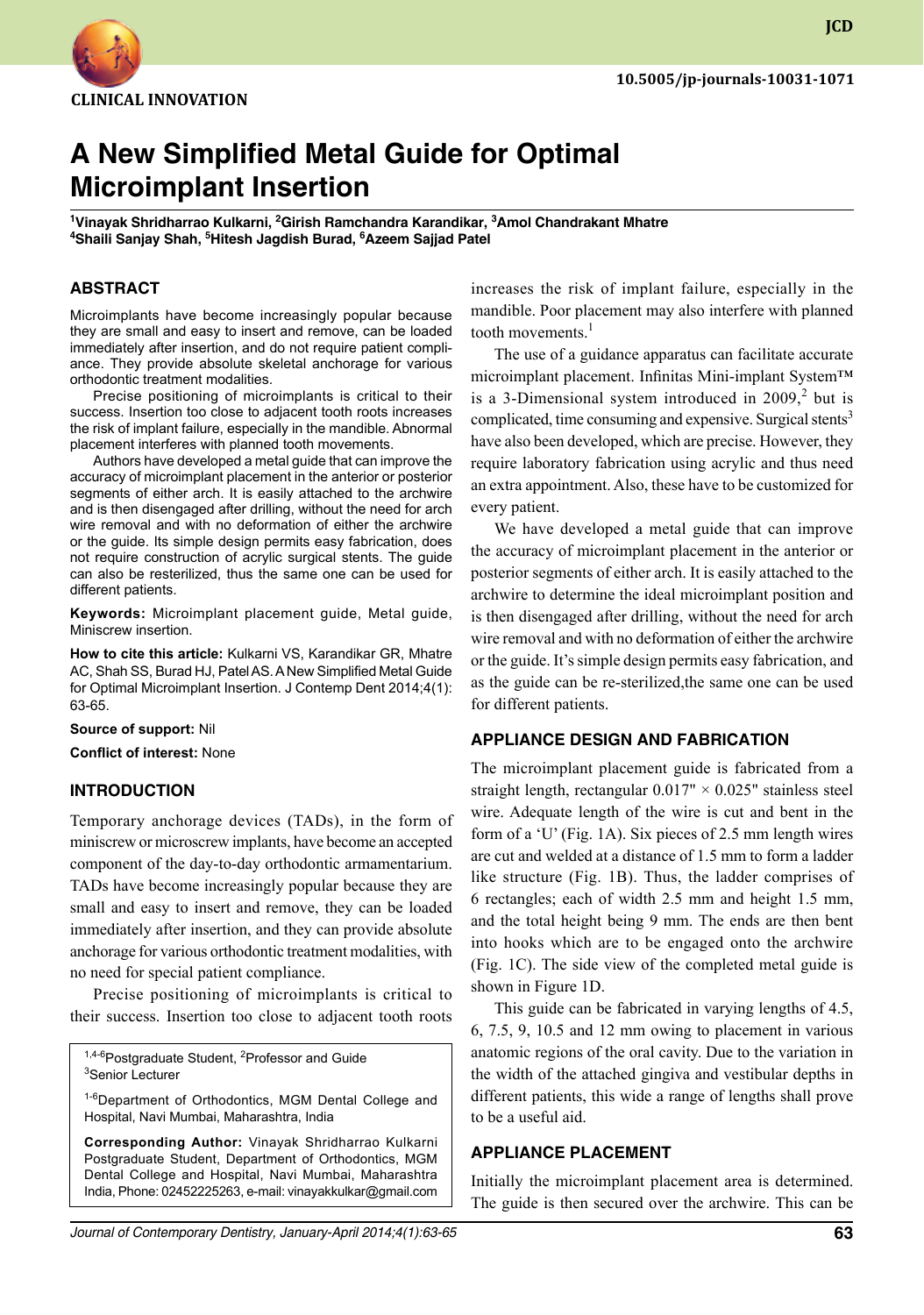

**Figs 1A to D:** Appliance design and fabrication of the metal microimplant placement guide

done using two methods: either a piece of ligature wire can be wound around the archwire with the guide in place; or a blob of composite resin can be placed connecting the metal guide to the archwire in the desired position.

Once the guide is secured onto the archwire, an intraoral periapical radiograph is taken. Studies show that generally the placement is 5 to 6 mm apical to the alveolar crest.<sup>4</sup> The horizontal positioning of the guide can be altered by just removing the composite resin, and repositioning it mesially or distally without causing any distortion of the arch wire or the guide. The appropriate rectangle of the guide corresponding to the exact height of microimplant placement is selected on the periapical radiograph. The rectangles are numbered from 1 to 6 starting from the end tied to archwire. The pilot drill is performed with the guide in place using a round diamond bur attached to a contraangled handpiece of a micromotor. The size of rectangle is sufficient to allow for drilling through it along any desired angulation. Microimplant is driven in after disengaging the guide from archwire. Subsequently, its accurate placement is confirmed by taking an intraoral periapical radiograph.

# **Case Report**

An 18-year-old male patient, TM presented to the Department of Orthodontics, MGMDCH with a chief complaint of forwardly placed upper front teeth. The patient exhibited class I bimaxillary protrusion. On intraoral examination, the mandibular 1st permanent molars were missing. Treatment planned was extraction of both maxillary 1st premolars and retraction of anteriors with critical anchorage using microimplants.

After initial leveling and alignment,  $0.19" \times 0.25"$ stainless steel was placed in the maxillary arch. The site of microimplant placement was decided in the interdental region between the 2nd premolar and 1st molar. The microimplant placement guide was then placed over the archwire with the aforementioned method using composite

resin (Fig. 2A). An intraoral periapical radiograph (IOPA) was taken to evaluate the positioning of the guide, which was found to be alright (Fig. 2B). The exact site of implant placement was observed to be in the 5th rectangle of the guide. Pilot drill was carried out without disengaging the guide (Fig. 2C). The guide was then disengaged from the archwire. The microimplant was manually driven in through the pilot hole. Placement accuracy was confirmed clinically and by taking an IOPA (Figs 2D and E). The guide was sterilized for subsequent use.

# **Discussion**

Creekmore and Eklund (1983) were the first orthodontists to suggest that a small metal screw could withstand a constant force of sufficient magnitude and duration to reposition an entire anterior maxillary dentition without becoming loose, painful, infected or pathologic.<sup>5</sup> They can be placed in areas where natural anchorage or conventional orthodontic appliances are impractical, including edentulous spaces in the alveolus of either arch, palate, zygomatic process, retromolar regions and ramus.

Early reports on the success of TADs ranged from 60 to 85%, although recent reports, using the latest TAD designs and placement techniques, have shown dramatically higher success rates. Still, it was noted that TADs seem to be more successful in the maxilla than in the mandible and in adults than in children.

Incorrect insertion technique has been identified as a primary cause of failure in implant dentistry.<sup>4</sup> The placement of these implants between the roots of the teeth has been challenging, however, because of the limited space and the risk of root damage. $6-11$  Placement of a microimplant too close to a root can also result in insufficient bone remodeling around the screw and transmission of occlusal forces through the teeth to the screws, which can lead to implant failure.<sup>12</sup>

Several devices have been developed to provide threedimensional control of the microimplant placement, making the procedure safer and more accurate.<sup>13,14</sup> But, these include complicated laboratory procedures and multiple appointments for the patient.



**Fig. 2A:** Microimplant placement guide secured to archwire